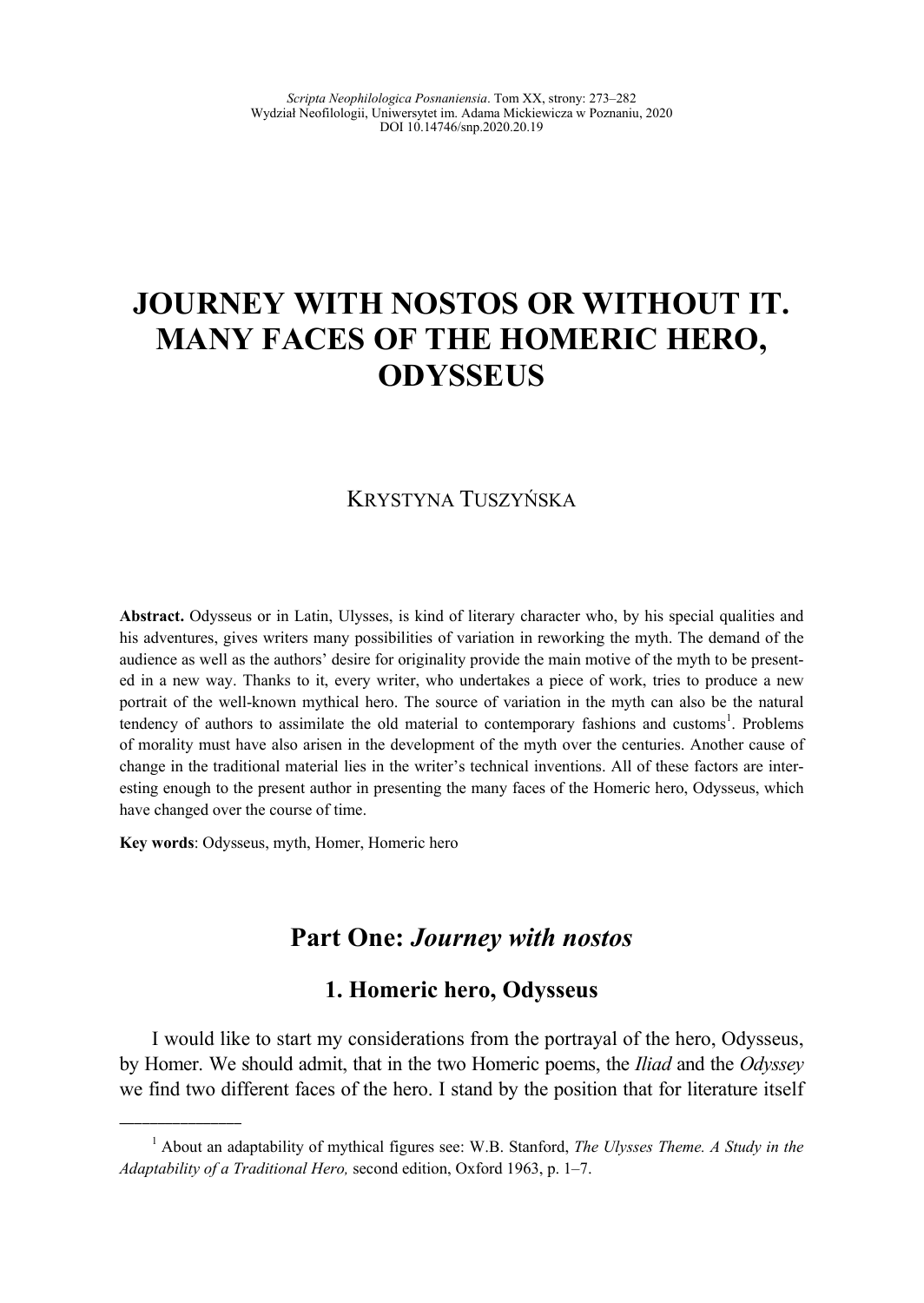more interesting is the creation of the hero elaborated in the *Odyssey*. The *Iliad* underlines Odysseus' reputation for clever devices, whereas the *Odyssey* his famous deceptions, his ingenious stories and his skillful tricks. They are better literary makings to explore in many literary pieces. We can say that Homer created a literary work unprecedented in the whole ancient literature. In next centuries we meet literary characters comparable to Odysseus like for example Don Quixote or Robinson Crusoe because their adventures and leaving permanent locum. First question which should be put here is why the two Homeric poems show two different faces of the same hero?

The simplest explanation connected with these faces is to state that the disparity is entirely caused by changes in the environment of the hero: in the *Iliad* Odysseus lives among open friends and open enemies. All of them are heroes, honourable men, aristocrats, trained up to obey a definite code of ethics. In the *Odyssey,* on the contrary, Odysseus is generally either alone or else accompanied only by some panicky followers, and travels among monsters and magicians. No ethical code or convention prescribes any safe rule of conduct in such circumstances. He has to be his own inventor of ways of conduct, if he is going to save himself and his companions.

For Stanford Odysseus is *the Untypical Hero*<sup>2</sup>. In the *Iliad* Odysseus is a more 'typical' hero from the older Heroic Age because of the restricted Iliadic *milieu* with its code of static convention and prerogatives accompanying heroes in life as well in battle as in time of peacefulness, in his homeland*.* In the *Iliad* the most important features of Odysseus' character are: modesty, compassion and the skill 'to use gentle words'. This kind of hero is a model of a statesman or is a model of a negotiator. Also, in the *Iliad,* Odysseus was portrayed with the normal qualities of an Achaean hero – princely birth, good physique, strength, skill in athletics and battle, courage, energy and eloquence. I am of the opinion that the most important feature of Odysseus in the *Iliad* is his triumphs in the council and in the assembly<sup>3</sup>. George Kennedy presented in his book *Classical Rhetoric and Its Christian and Secular Tradition from Ancient Times to Modern Times* a detailed analysis of Odysseus' speech in acting as envoy to Achilles<sup>4</sup>. According to Kennedy this speech is

<sup>&</sup>lt;sup>2</sup> This is a title of the Chapter V in his mentioned book (p. 66–80).

<sup>&</sup>lt;sup>3</sup> This feature of Odysseus' character is well known in Greek oratory. For example, Dio of Prusa in *Second Orations on Kingship* (19–23) thanks to Alexander the Great expresses a great admiration for the art of rhetoric: […] *I believe that Homer admired the study* [of rhetoric]. […] *It was for this reason that Agamemnon prayed that might have ten such elders* [Nestor, but also is mentioned above Odysseus] *as counsellors rather than youths like Ajax and Achilles, implying that the capture of Troy would thus be hastened.* […] *at this crisis the host rushed to the ships, embarked in hot haste, and were minded to flee. Nobody was able to restrain them, and even Agamemnon knew not how to handle the situation. Now in this emergency the only one who was able to call them back and change their purpose was Odysseus, who finally, by the speech he made, persuaded them to remain. Dio Chrysostom, Discourses 1–11, With* an English Translation by J.W. Cohoon, Harvard University Press, Loeb Library (First edition 1932). 4

Cf. Analysis made by George Kennedy in his book *Classical Rhetoric and Its Christian and Secular Tradition. From Ancient Times to Modern Times,* University of North Carolina, 1980, p. 11–15.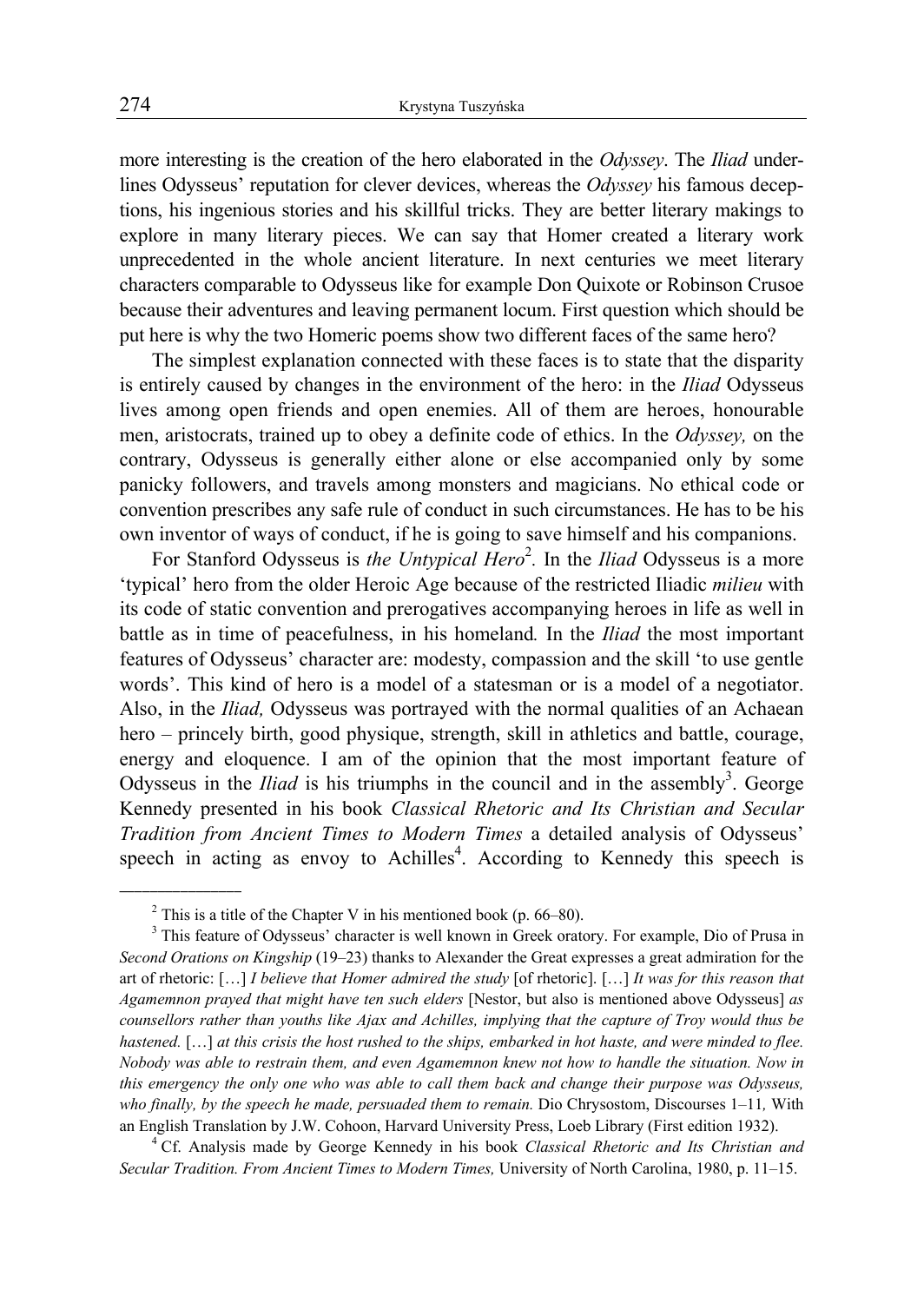a masterpiece of eloquence with the element of rhetorical virtue called *captatio benevolentiae* and the know-how with human psychology.

In the *Odyssey,* on the contrary, the character of Odysseus is determined by the new times, a coming era of Ionian exploration and speculation<sup>5</sup>. In my opinion, Odysseus typifies not only the explorations of Ionian sailors, but he also represents a new kind of human behaviour in a face of *the unknown*, something difficult to understand but still present. This *unknown* had to be named and described. It was the task of the first Ionian philosophers. Aristotle explains human curiosity in his *Metaphysics* and *Protrepticus: All men have a natural desire for knowledge* – it is compelling Aristotelian statement and at the same time the first sentence of his *Meta*physics<sup>6</sup>. Of course, I am not going to present Odysseus as a philosopher, but I attempt to emphasize that the hero known from the *Odyssey* is a model of 'a learning man' with his deep desire to know more and understand better. This was a feature of early Greek philosophers such as Thales, Anaximenes and Anaximander. In his *Protrepticus* Aristotle explains that we set a high value of life because, first of all, of the phenomena perceived by the senses, and next the explanation these phenomena given intellectual powers. In the *Odyssey* the most important feature of Odysseus' character is intelligence and acquisition of fresh knowledge. Odysseus' desire to know more and to be more experienced is most clearly illustrated in the episodes with the Cyclops (Book 9), and the Sirens (Book 12). And in both of these examples this 'fresh knowledge' implies his exposure to danger. His strong familiar relationship with the goodness of Wisdom, Athena, could be a source in portraying him as a man hungry for fresh knowledge, but we should remember that Odysseus' provoking Poseidon's enmity was the main cause of his losing Athena's personal protection for nine years. But there is no doubt that Odysseus is the favourite of Athena: in Book 13 (221ff.) her own words could be the best evidence: *you are so civilized, so intelligent, so self-possessed.* These words carry the clue to the whole odyssean relationship of Athene and Odysseus<sup>7</sup>. Odysseus was her favourite not only as an instrument for overthrowing Troy, but rather her favour depended on Odysseus' personal qualities such as (1) his gift of civilized gentleness in thought, word, deed, (2) his skill in hitting the target<sup>8</sup> and (3) his being disciplined man. From these three qualities the most interesting seems to be the second one, it means Odysseus' gift of instantaneous insight into the essence of a complex matter, which both bypasses and

 $\overline{\phantom{a}}$  , where  $\overline{\phantom{a}}$ 

<sup>5</sup> Werner Jaeger in his famous work *Paideia* describes the character of Odysseus as '*a child the epoch of Ionian sailors.* Cf. W. Jaeger, *Paideia. Formowanie człowieka greckiego,* translated by M. Plezia, H. Bednarek, Warszawa 2001, p. 74.

Cf. Giovanni Reale, *Historia filozofii starożytnej,* vol. 1, translated by I. E. Zieliński, Lublin 1993, p. 477.

<sup>&</sup>lt;sup>7</sup> Cf. W.B. Stanford, op. cit., p.31.

<sup>8</sup> Above these qualities of human mind see: Aristotle, *Nicomachean Ethics* 1142b.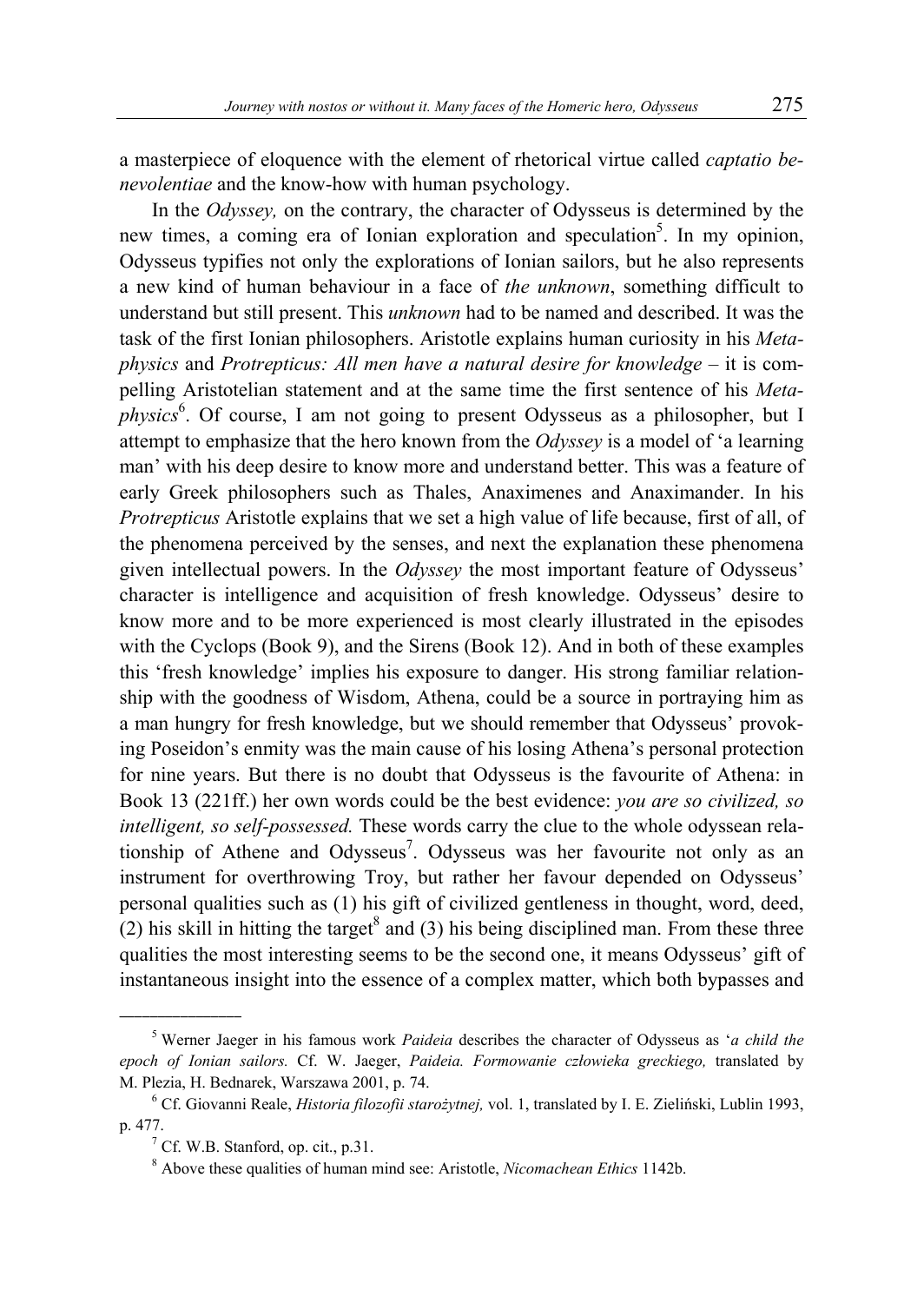baffles logical analysis. This quality of hero is responsible for almost all of his adventures in which he finds a way to escape from death.

Odysseus represents a new kind of mentality. Indeed, he moves in a society of mythological creatures and fairyland, but his gift of intelligence and his intuition for finding a solution is something new in the Heroic Age. Moreover, it is not fitting for the Homeric hero's character. It is the reason why I say that Odysseus from the *Odyssey* is a child of a new kind of mentality, which with its pursuit of fresh knowledge can be recognized as very close to the first Greek philosophers.

Odysseus is also presented by Homer as a 'much-enduring' man. In the *Odyssey*  the hero is described very often with the use of epithets starting with *poly –* meaning 'many' (*polytropos, polymathes, polypathes*), but Stanford rightly admits that this prefix seems to imply variety rather than degree, especially in its active compounds<sup>9</sup>. Among the other Homeric heroes only Nestor shared this epithet with Odysseus, but Nestor's life had extended over three normal generations, so thanks to experiences during his long life he could be seen as 'much enduring'. Odysseus, on the contrary, seems to be a literary character equipped with an enterprising nature. These new experiences because of which Odysseus is *a learning man* make the epithet *polytropos* the most important epithet of the hero, his *epithetum ortantium.* 

To sum up my considerations: we are dealing with two faces of the same Homeric hero in the two Homeric poems. His portrait from the *Odyssey* will now be of particular focus.

## **2.** *Nostos, homecoming*

Now I proceed to present Odysseus as a man whose desire is to come back home as soon as possible. This 'homecoming' is called *nostos* in the literature<sup>10</sup>. Nostos is a component of a vision of the Homeric world with its axiological order. Odysseus starts on a journey from his *oikos.* What does the term *oikos* mean? Is there a synonym in modern languages? The *oikos* in the epoch described by Homer means 'home', family, the wife, the old parents, the children, but also service, domestics, slaves, herds of cattle, horses, fields, in sum all things belonging to the hero or king. Odysseus was the king of Ithaca. His duty was to come back to his *oikos* and care about it. All the opportunities for acquiring fresh knowledge were given to him. In the end Odysseus does not refuse his duty of *nostos,* his *philia* for his wife Penelope

<sup>&</sup>lt;sup>9</sup> Cf. W.B. Stanford, op. cit., p. 74.

<sup>10</sup> In post-Homeric literature we meet the *Cyclic Epics,* in which occur *Nostoi (Homecomings)* in five books. Cf. J.P. Barron, P.E. Easterling, *The Epic Tradition after Homer and Hesiod,* [in:] The Cambridge History of Classical Literature*.* Part one: Greek Literature, ed. by P. Easterling and B.M.W. Knox, Cambridge 1985, p. 107.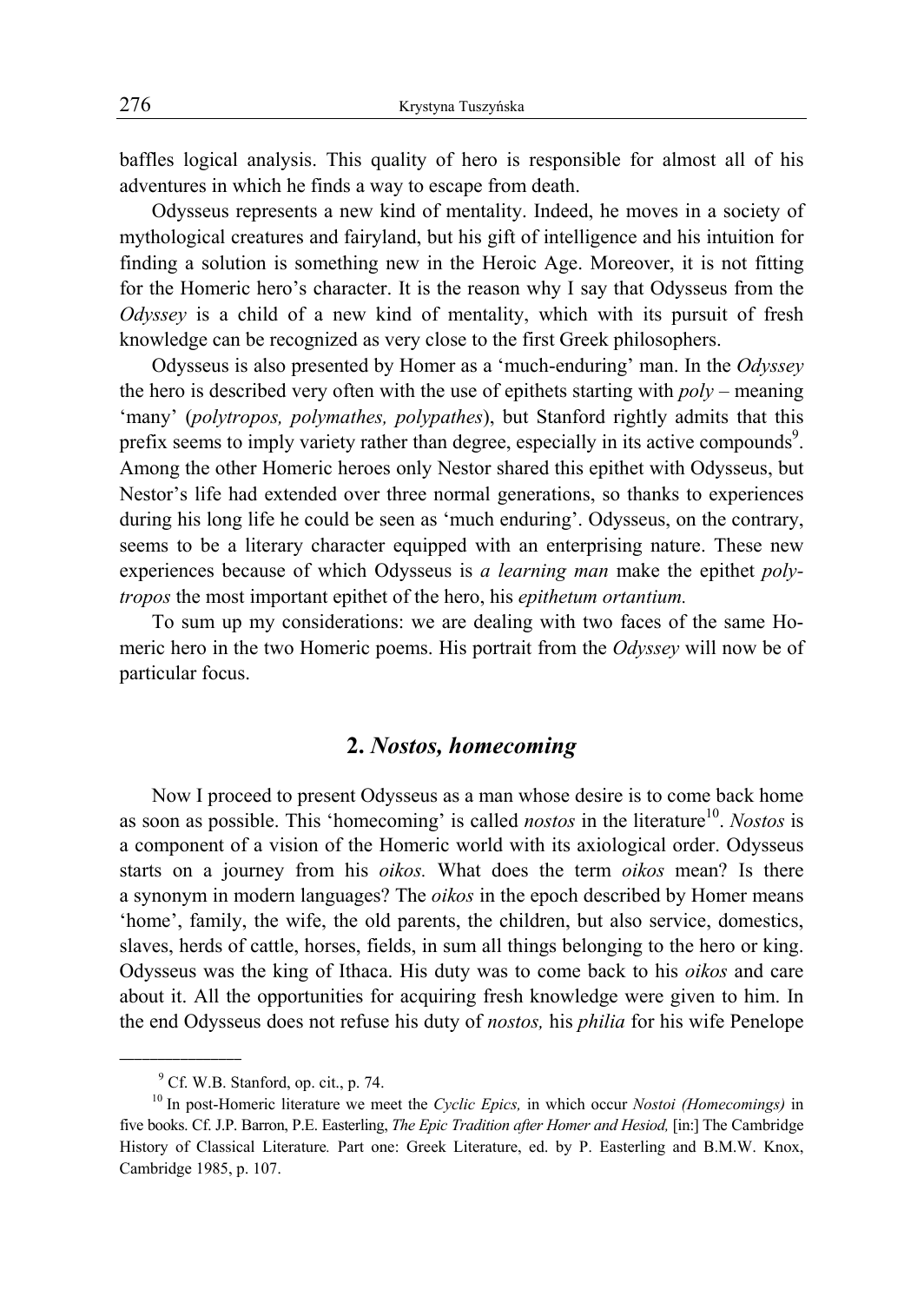and his desire to see his old parents. All of them are factors for his happiness in the Homeric epoch.

The composition of the *Odyssey* is like a circle: the hero starts on a journey from the *oikos* and after many adventures, which make him more clever and more experienced, he comes back home. His destiny has been fulfilled $11$ .

# **Part Two:** *Journey without nostos*

## **1. Dante's Alighieri Ulysses**

The portrayal of Odysseus was changed for the first time by the Italian poet, Dante Alighieri, in his *Divine Comedy,* in the part titled the *Inferno*, *Hell.* 

The *Divine Comedy* by Dante Alighieri is a long Italian narrative poem. Dante began the work circa 1308 and completed it in 1320, a year before his death. The narrative describes Dante's travel through Hell, Purgatory and Paradise (or Heaven), while allegorically the poem represents the soul's journey towards God. Virgil, the Roman poet, guides Dante through Hell and he is presented as human reason (while Beatrice, who guides him in Paradise is presented as divine knowledge). Allegorically, the *Inferno* represents the Christian soul exploring and meeting three beasts represent three types of sin: self-indulgent, violent, and malicious. In 26 *cantica* of the *Inferno* Dante, accompanied by Virgil, meets Ulysses.

Before considering the portrait of Ulysses in the *Divine Comedy,* I would like to focus on the period in which the *Divine Comedy* was written. We should remember that in the  $13<sup>th</sup>$  century, which precedes The Age of Discovery, a series of technological advancements that were important to the Age of Discovery took place. They were  $(1)$  the adoption of the magnetic compass,  $(2)$  advances in ship design and  $(3)$ the development of cartography.

The compass was an addition to the ancient method of navigation based on sightings of the sun and stars. The compass had been used in China by the 11th century and was next adopted by Arab traders and finally spread to Europe by the late 13<sup>th</sup> or 14<sup>th</sup> century. (The Europeans used their own invention a 'dry' compass, with the needle on a pivot.). Also ships grew in size and were able to sail longer distances without stopping. The new style ships were produced in the Italian states in the last years of 13th century, resulting in connectivity between, at first, the south and the north of Europe and next between the Old World (Europe, Asia, Africa) and the New World (the Americas and Australia). Also, at the same time, we can observe the development of geography and cartography. In 1154 the Arab geographer Muhammad

<sup>&</sup>lt;sup>11</sup> The *Odyssey* is a metaphor for homecoming (*nostos*) rather than a metaphor for voyage. See more: S. Ramfos, *Nostoi,* Athens 1987, p. 73.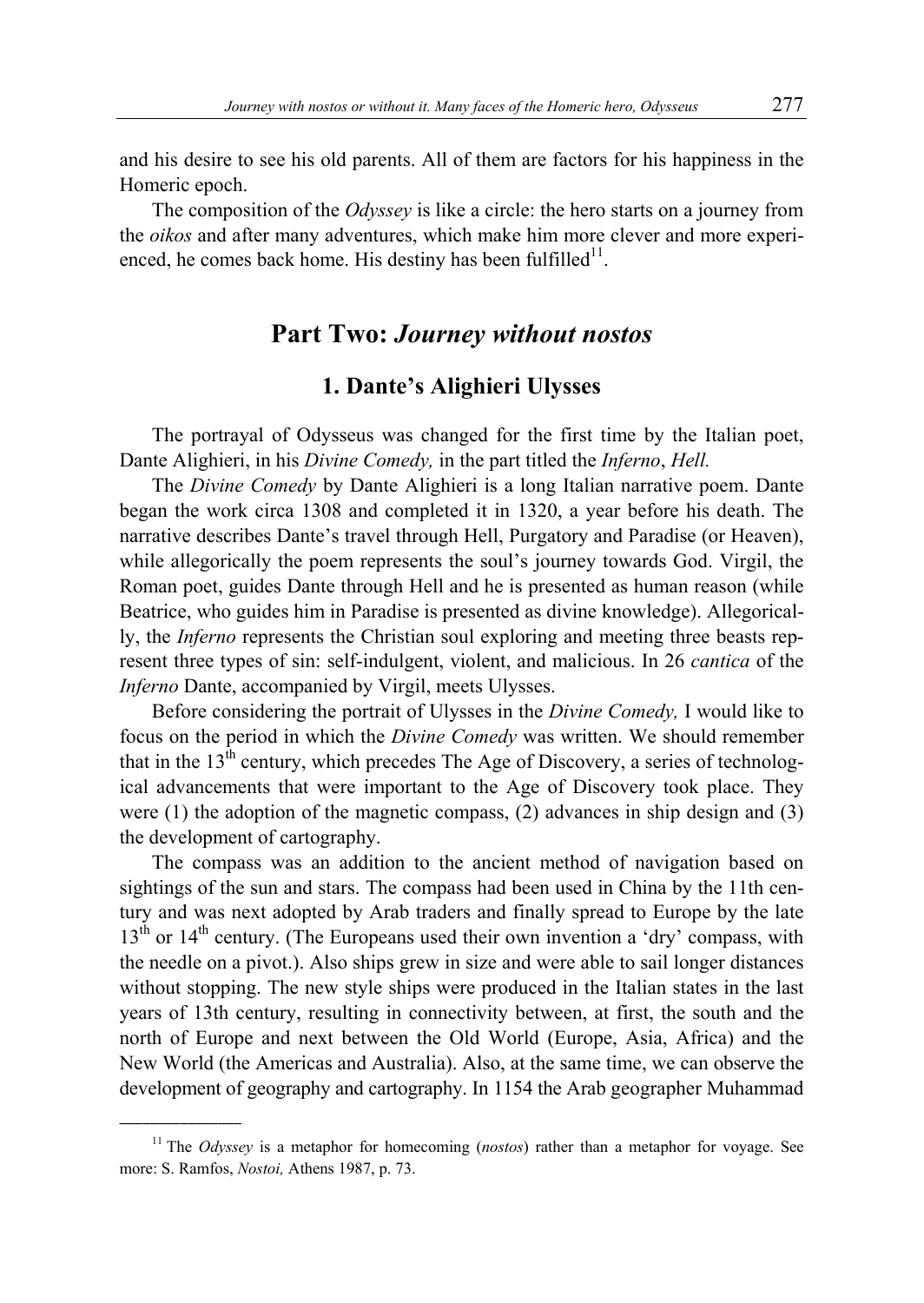al- Idrisi created a description of the world and the world map, the Tabula Rogeriana, at the court of King Roger II of Sicily.

In my opinion, Dante in the *Inferno* seems to incorporate The Age of Discovery in the character of the Homeric hero, named in Latin Ulysses. Dante's hero is hungry for new experiences and fresh knowledge about new lands which were waiting to be discovered, and is prepared for adventures. In the *Inferno* Ulysses is condemned to Hell among false counsellors, both for his pursuit of knowledge beyond human bounds and for creating the deception of the Trojan horse.

He understands his sin, but the love of new experiences on the sea still remains very strong in his soul.

Ulysses himself speaks about his decision made after his departure from Circe:

*Nor fondness for my son, nor reverence Of my old father, nor return of love, That should have crowned Penelope with joy Could overcome in me the zeal I had To explore the world, and search the ways of life, Man's evil and his virtue. Forth I sailed Into the deep illimitable main, With, but one bark, and the small faithful band That yet cleaved to me*<sup>12</sup>.

The best evidence of his passion for knowledge are the following words addressed to his companions:

*O brothers! I began, who to the west Through perils without number now have reached, To this the short remaining watch, and yet Our senses have to wake, refuse not proof Of the unpeopled world, following the track Of Phoebus. Call to mind from whence we sprang: Ye were not formed to live the life of brutes, But virtue to pursue and knowledge high.* 

\_\_\_\_\_\_\_\_\_\_\_\_\_\_\_\_

The hero is not going to come back to his homeland. He is not moved by the imperative of *nostos,* on the contrary, the coming back to the fatherland does not represent any real value for him. It would rather be the source of boredom and monotony. His desire to navigate towards new lands, *terra incognita* is very typical of the thinking of many voyagers of those times thanks to whom the Age of Discovery followed.

<sup>&</sup>lt;sup>12</sup> Dante Alighieri, *The Divine Comedy*, Henry F. Cary's Translation Complete, Aeterna 2011.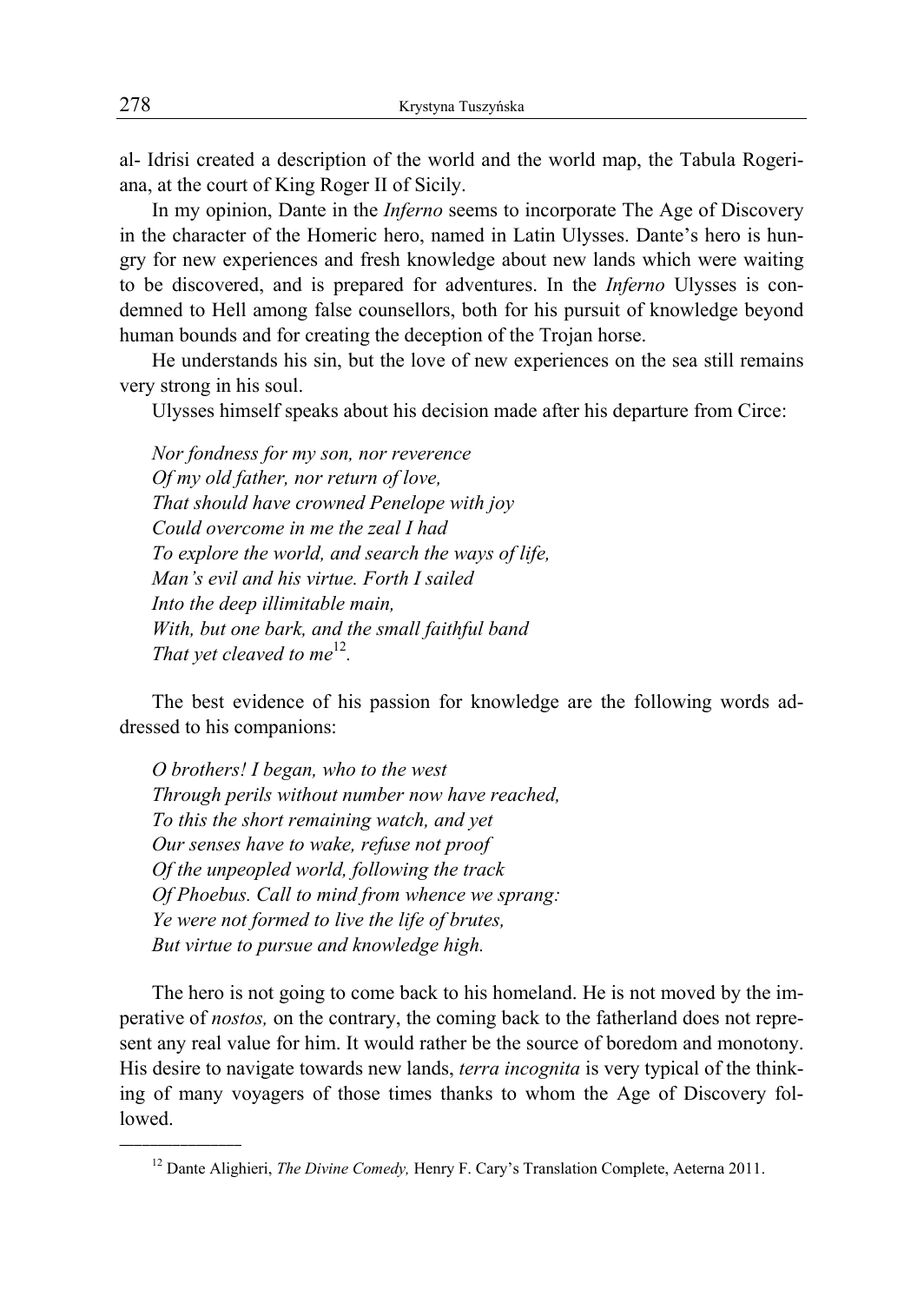For Homer, his hero, Odysseus, was a fated man without his deep desire to come back to Ithaca. In this new epoch, a man was open to knowledge about other lands. His own, well known, fatherland did not present for him any value worthy of experience.

## **2. Alfred Tennyson's Ulysses (19 th century)**

In literature, followed the same path Alfred Lord Tennyson, the Victorian poet. He is the author of a lyrical monologue (seventy lines), entitled *Ulysses,* written in the year 1833. At this time the poet was still grief-stricken from the death of his friend, the poet Arthur Hallam. As the poem begins, Ulysses has returned to his kingdom, Ithaca, having made a long journey after fighting in the Trojan War. Confronted again by domestic life, Ulysses expresses his lack of contentment, including his indifference towards the 'savage race' (his subjects) whom he governs. Ulysses contrasts his present restlessness with his heroic past, and contemplates his old age and eventual death. And he still longs for further experience and knowledge.

Scholars disagree on how Ulysses' speech functions in the form of the lyrical monologue. It is necessarily clear to whom Ulysses is speaking: he seems to speak to himself in the first moment, then to turn to an audience as he introduces his son, and then to relocate to the seashore where he addresses his mariners<sup>13</sup>.

Within its seventy lines *Ulysses* is a poem of varied moods. Tennyson speaks with a few different voices, and each of them could be comparable to Homer, Dante, Shakespeare and Byron<sup>14</sup>. In my opinion the most important is the final section as Ulysses turns to his fellow mariners and calls on them to join him on another voyage, making no guarantees as to their fate, but attempting to conjure their heroic past.

Tennyson's Ulysses is directed mostly by a passion for knowledge:

*This is gray spirit yearning in desire To follow knowledge like a sinking star Beyond the utmost bound of human thought*<sup>15</sup>.

This is the voice of Dante's hero<sup>16</sup>, and it, despite some wavering, remains dominant to the end of the poem. But not only this one. We should agree with Stanford's opinion, that finally triumphs is a mixture of a Dante's desire for knowledge and the

 $\overline{\phantom{a}}$  , where  $\overline{\phantom{a}}$ 

<sup>&</sup>lt;sup>13</sup> Cf. Linda Hughes, *Dramatis and Private Personae: Ulysses Revisited*, [in:] "Victorian Poetry", 1979, p. 192–203.<br><sup>14</sup> Cf. W.B. Stanford, p. 202.

<sup>&</sup>lt;sup>15</sup> Alfred Tennyson, *Selected Poems*, London 1991.<br><sup>16</sup> Cf. J. Pettigrew, *Tennyson's Ulysses: A Reconcinaliation of Oppositions*, [in:] "Victorian Poetry", 2011, p. 27–45.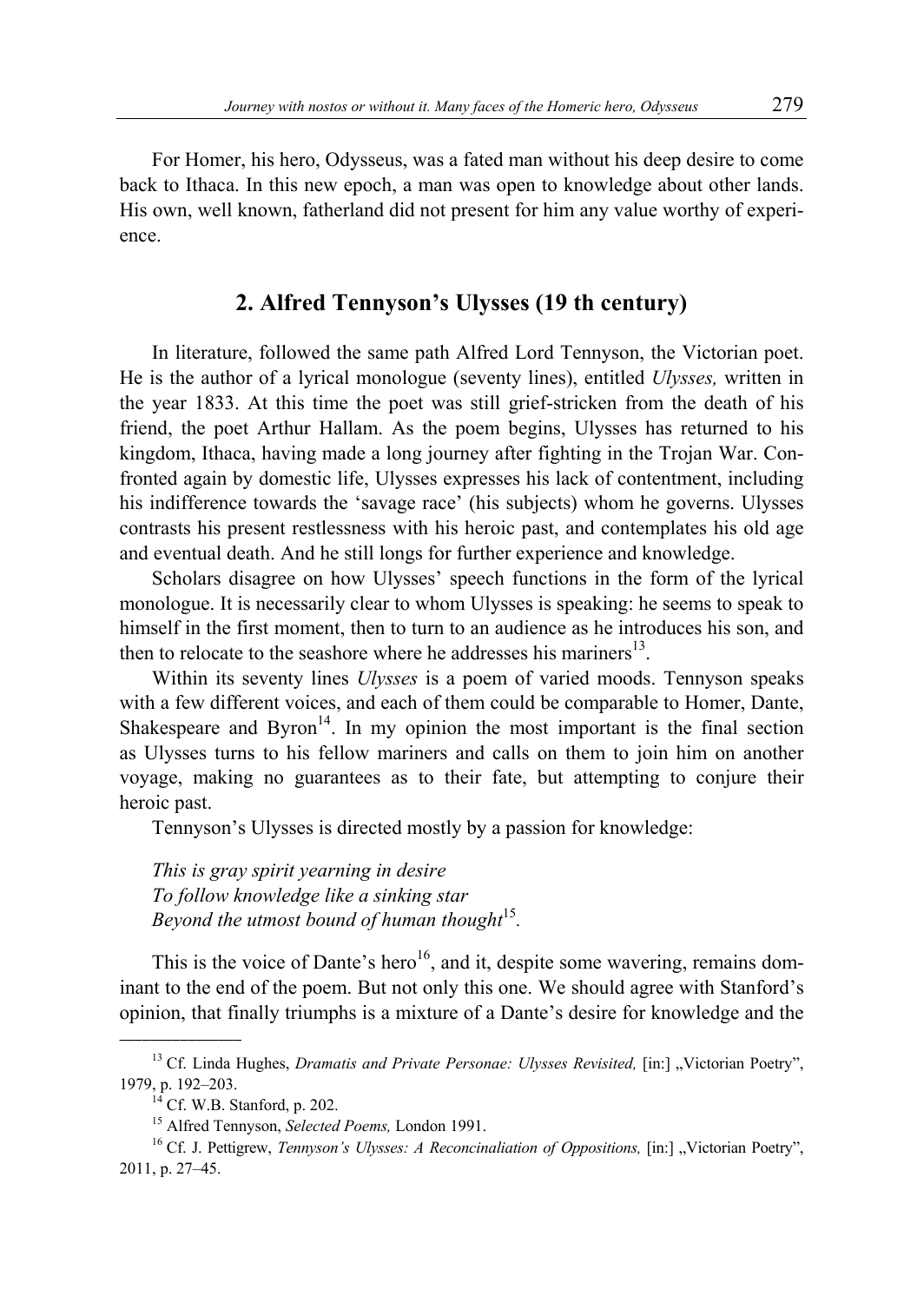reckless courage of the English sea legends<sup>17</sup>. And at this point we admit a difference: Dante had seen danger at the fate of Ulysses the explorer, and Tennyson, living in post-Columbian age, impressed by the expanding power of England's empire and navies sees in Ulysses' figure an emblem of pioneering spirit and justifiable scientific enterprise. Tennyson's description of life in Ithaca is brimming over with monotony and senselessness.

Tennyson's Ulysses represents also the voyage without the *nostos,* with the motto: *To strive, to seek, to find, and not to yield* <sup>18</sup>*.*

## **3. Kazantzakis' Disseas (alias Odysseus)**

In modern literature there are two portraits of Odysseus, which are the most famous. By this I mean the Ulysses of James Joyce and the Disseas of Nikos Kazantzakis. Here I briefly analyze the second one.

Lack of space does not allow me to describe the period of Modernism in literature and many ways of escape from the hopelessness of the *fin de siècle*<sup>19</sup>. Nikos Kazantzakis, as well as James Joyce, belongs to this epoch.

His creation of the Disseas' character follows the route given to the hero by Giovanni Pascoli in a long lyric poem *L'ultimo viaggio*. Pascoli's Ulysses leaves Ithaca with an aim to attain the next journey, but he retraces his previous epic voyage rather than begins a new one. Kazantzakis' Disseas (alias Homeric Odysseus), after his return from Troy set out from home again to seek further adventures. They are completely new, and the Disseas himself is alter-ego of the author, Kazantzakis.

The epic poem written by Nikos Kazantzakis is entitled *The Odyssey: A Modern Sequel.* The poem is divided into twenty four rhapsodies as is the original *Odyssey*  and consists of 33 333 17-syllable verses. The *Odyssey: A Modern Sequel* was finally published in 1938 and after having written first seven different versions. Kazantzakis himself considered the poem to be his most important work.

Kazantzakis in his writings (letters to his friends and newspaper reports) presents himself as a man who looks for  $God<sup>20</sup>$  and for men with influence, like the philosopher Frederic Nietzsche, Henri Bergson, the thinker Buddha, the painter El

 $17$  Cf. W.B. Stanford, p. 204.

<sup>18</sup> Ilias Wrazas in his book *Zbawca Boga. Kuszenie Nikosa Kazantzakisa,* Wrocław 2009 lies an emphasis on this aspect of hero's character, and usues the Stanford's term – *re-integrated hero.* See more: pages 356–357.<br><sup>19</sup> Ways of escape were presented in Richard's Sheppard chapter *Problematyka modernizmu* 

*europejskiego,* translated by Paweł Wawrzyszko, [in:] *Odkrywanie Modernizmu. Przekłady i komentarze,* ed. by Ryszard Nycz, Kraków 2004, p. 123–140.

 $20$  See: Ilias Wrazas, op. cit., p. 91. The author, more generally, uses the term przemiana materii w ducha.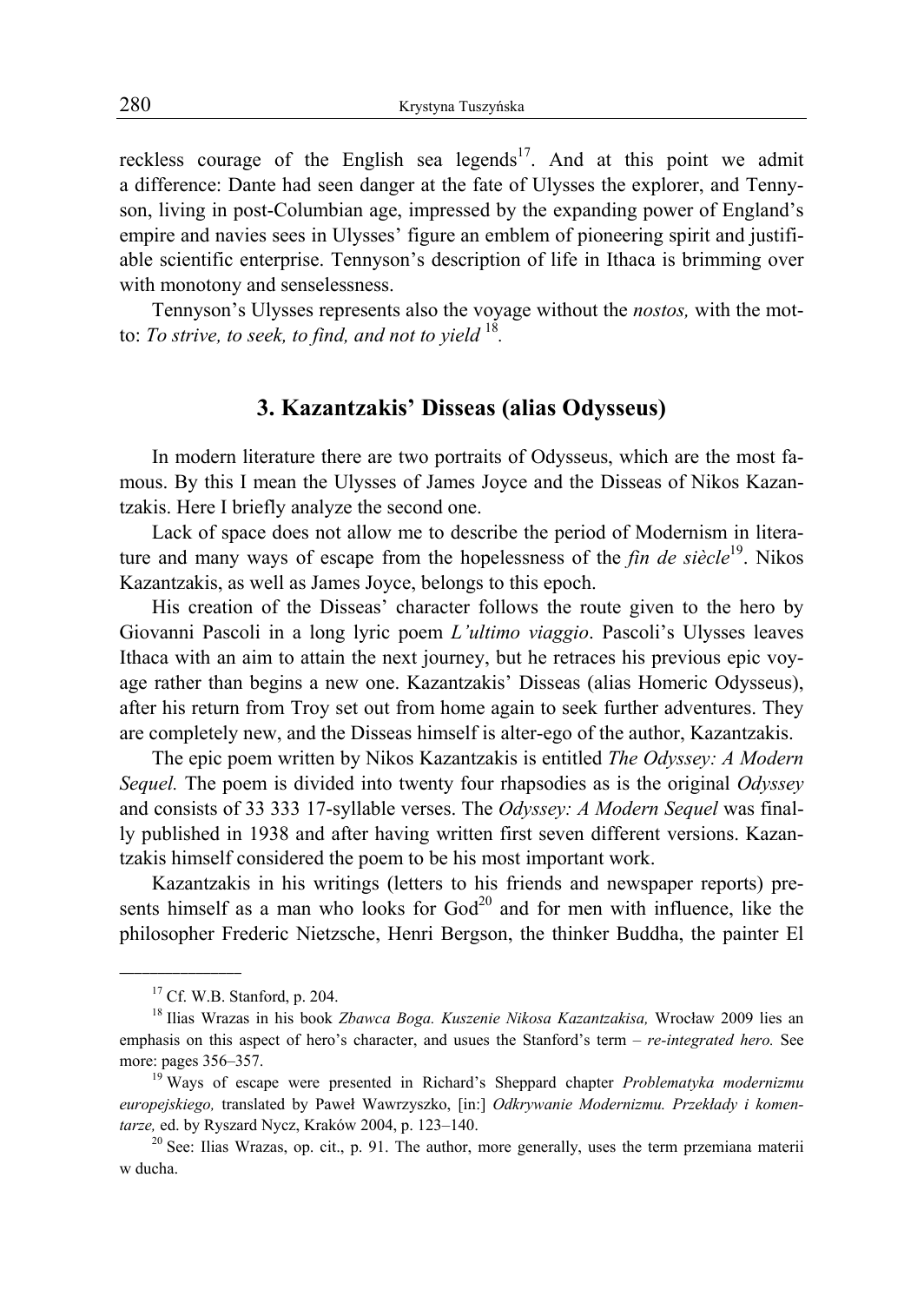Greco, or even – Wladimir Lenin. Throughout his life, he was fascinated by the figure of Jesus Christ, but not as the Son of God, but as a man. Jesus occurs in his works and the whole literary production of Kazantzakis is a discussion about God. It as a kind of 'self-creation' and he is not always honest in doing it.

In the *Odyssey: A Modern Sequel* Disseas alias Odysseus returns to Ithaca and decides to undertake new adventures after he quickly becomes dissatisfied with his quiet domestic life, with its monotony. First he travels to Sparta to save Helen, the wife of the king of Sparta, Menelaus. Next, with Helen, he goes to Crete where a conspiracy dethrones the king. He is abandoned by Helen who runs off with a black slave and he continues his journey to Egypt where again a workers' uprising takes place. He participates in it, and after some time spent in prison, Disseas leaves again on a journey up the Nile, eventually stopping at the lake-sources. Upon the arrival of his companions, he sets up a camp and climbs the mountain in order to concentrate on his god. Upon his return to the lake, he sets up his city based on a new religion. Disseas is the creator of it, but his companions and the citizens do not understand the religion with a new god who is not wiser than they are, is not stronger than them and who needs their support. The new god does not know where he is coming and where to he is going to. The citizens are afraid of the future without an omnipotent God. The city is soon destroyed by an earthquake. Disseas laments his failure to understand the true meaning of god with the sacrifice of his companions. His life transforms into that of an ascetic. Disseas again starts on his journey and meets an incarnation of the Buddha, the Kapetan Enas – a folk Greek expression for someone who is insubordinate and single-minded. And – at the end he meets an African fisherman alias Jesus. In this moment takes a confrontation of Kazantzakis' philosophy of life and Christian's philosophy of life. Christians are interested only in spiritual questions, and according to Kazantzakis a man is a soul and a body. The human being should not renounce his body with all of its passions.

Disseas, more experienced after these meetings, travels further south in Africa constantly spreading his religion and fighting the advances of death. His death is glorious as it marks his rebirth and unification with the world. Disseas in the last moment of his life is happy, because his life has been full of adventures, new experiences and many passions. He is fulfilled as a human being<sup>21</sup>. According to a friend of Kazantzakis, Pandelis Prevelakis, the last rhapsodies of the poem are equivalent to a *study of death*<sup>22</sup>. And Odysseus/Disseas himself becomes "reborn"<sup>23</sup>.

 $\overline{\phantom{a}}$  , where  $\overline{\phantom{a}}$ 

<sup>21</sup> Detailed summary of the plot of the *Odyssey. A Modern Sequel* has been given by Pandelis Prevelakis, *Nikos Kazantzakis & His Odyssey,* Study of the Poet and the Poem, translated from the Greek by Philip Sherrard, with Preface by Kimon Friar, New York 1961, p. 65–73.<br><sup>22</sup> Pandelis Prevelakis, op. cit., p. 76.

<sup>&</sup>lt;sup>23</sup> The subject of "reborning" occurs also in others works of Nikos Kazantzakis, e.g. *The Saviors of God.*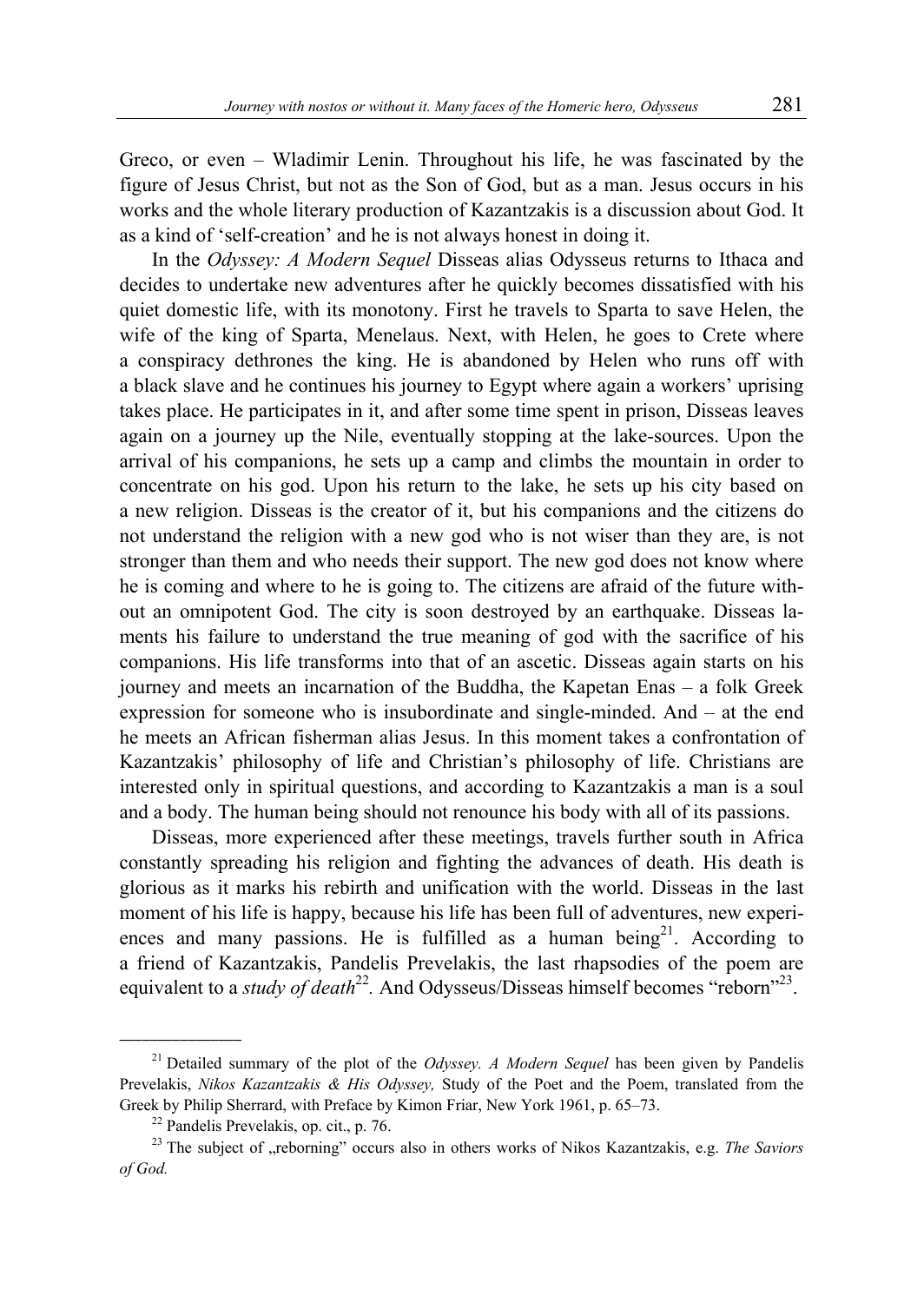The *Odyssey: A Modern Sequel* is one of the most difficult texts in Greek literature. The poem was translated fully into English in 1958 (20 years after its publication in Greek) by Kimon Friar. The *Odyssey: A Modern Sequel* is the narrative about a man who does not believe in anything, but at the same time never stops in his deep desire for fresh knowledge. It is a poem about looking for the Truth, even though a man does not believe in its existence. It is a great metaphor for human life. Kazantzakis' hero, Disseas alias Odysseus starts his last journey without the *nostos.* The *Nostos* means for him a lack of desire for knowledge, it means falling into the monotony of quiet life. Human destiny is to seek, to desire and to win even in a hopeless situation $24$ .

#### **Summing up: The archetype of** *homo viator*

We should admit that every epoch with its system of values has its own picture of the Homeric hero, Odysseus. But at the same time the change in the picture of the hero is part of the old archetype of *homo viator*<sup>25</sup>. The *Homo viator* is the travelling man, the man on the journey of life, the man whose purpose is to get home by taking the adventure life throws at him. In any sense the archetypal *homo viator* seeks something promised to him, for example for Christians, every singular man is a *homo viator,* whose sole purpose (and his soul's purpose) is to travel through the adventure of life with the goal of getting to heaven, his ultimate and only true home, facing many perils and temptations along the way. For Judaism the goal of the *homo viator* is an attainment of the Promised Land and for philosophers – a recognition of the Truth. Every kind of a hero presented as *homo viator* has been equipped with typical features of character like the self-will and the consequence. One thing seems to be the most important in him: *homo viator* is a learning man.

Odysseus is a truly typical *homo viator.* In each of the portraits of the hero presented above, Ulysses, Disseas or Odysseus is a learning man who after his journey is changed, is more experienced and is open to new adventures.

#### **Bibliography**

Arystoteles. 1996. *Etyka Nikomachejska*. In: Arystoteles. *Dzieła wszystkie,* v. 5. Warszawa.

Barron, J., Easterling, P.E. and S. Kirk. 1985. "The epic tradition after Homer and Hesiod"*.* In: Easterling, P.E., Bernard M. and W. Knox. (eds.). *The Cambridge History of Classical Literature*. Part I: Greek Literature. Cambridge: Cambridge University Press. 106–116.

<sup>&</sup>lt;sup>24</sup> This point is the most important in the analysis of the poem given by Ilias Wrazas, p. 375–385.<br><sup>25</sup> For the best analysis of so called "monomyth" see: Joseph Campbell, *The Hero with a Thousand* 

*Faces,* Princeton University Press, 1972.